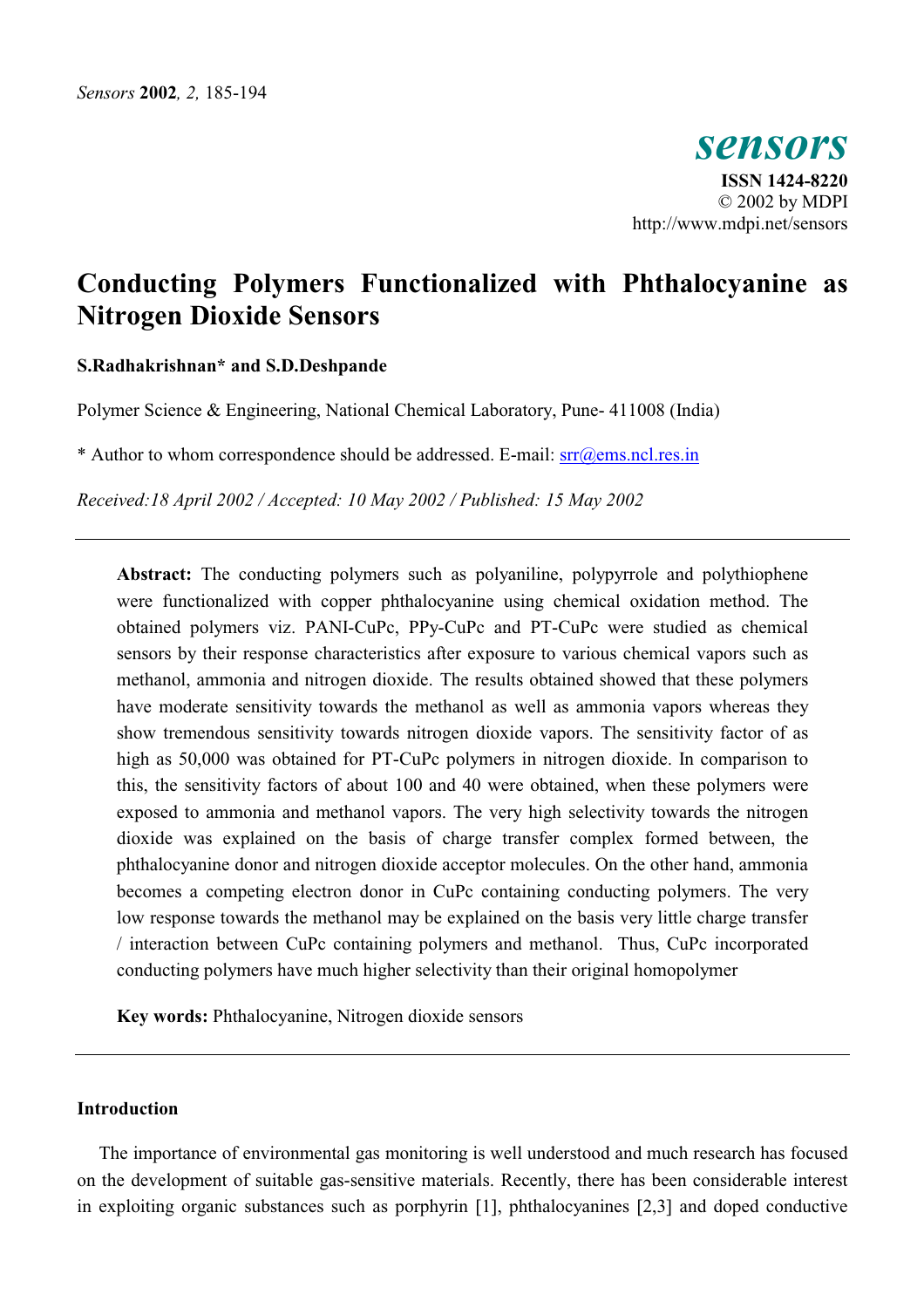polymers [4]. The conducting polymers are good candidates for the elaboration of chemical or electrochemical sensors in two main ways. (1) As sensitive components: The electronic conductivity related to the redox state (doping level) of a conducting polymer is modulated by the interaction with various substrates. Changes in parameter values, such as resistance, current or electrochemical potential, give a straightforward sensor response of the studied phenomena. (2) As a matrix for specific immobilisation: Conducting polymers are often infusible and insoluble. Consequently, immobilisation by entrapment of specific molecules that are capable of substrate recognition can be carried out mainly during polymerisation process. However, this growing reaction added to the entrance of negatively charge species (sometimes positive ones) makes it possible to entrap various moieties easily in a onestep process, with the further advantages of intrinsic porosity and electronic accessibility.

In its simplest form, a sensor consists of a planar inter-digital electrode coated with a conducting polymer thin film. If a particular vapour is absorbed by the film and affects the conductivity, its presence may be detected as a conductivity change. The first evaluation of conducting polymer as sensitive components in chemical sensors are based on their redox interaction with some gases, including a variation of the doping level, resulting in a quite straight forward conductance, monitoring of gas sensor response over orders of magnitude [5]. Inter-digited electrodes covered by a PPy layer have been tested by Miasik et.al.[6] for the detection of  $NH_3$ ,  $NO_2$  and  $H_2S$  gases. Yoneyama et.al.<sup>7</sup> have shown that the electropolymerized PPy films exhibit noticeable gas sensitivities to electron acceptor gases such as  $PCl_3$ ,  $SO_2$  and  $NO_2$  at room temperature; especially when PPy is reduced electrochemically before exposure. The same group also investigated the gas sensing properties of polythiophene film<sup>8</sup>, but they found a more irreversible behaviour in the conductivity change after exposure to  $NH_3$  and  $H_2S$ .

The observation that the semi-conducting properties of phthalocyanine are modulated by the absorption and de-sorption of gases has led to significant efforts toward their incorporation in chemical sensors. The phthalocyanine sensors have been reported by early workers<sup>9</sup>. These workers had reported that  $NO<sub>2</sub>$  to have large effects (6-8 orders of magnitude) on conductivity of a variety of sublimed phthalocyanine films. It is hoped that making appropriate substitutions of metals in the cavity and organic substituents at the periphery of the phthalocyanine structure may develop the gas specificity.

In our laboratory, extensive studies were carried out on the direct incorporation of phthalocyanine into conducting polyaniline, polypyrrole and polythiophene using chemical as well as electrochemical oxidation methods. In the present paper we are only dealing with the chemical sensitivity studies of conducting polymers functionalized with copper phthalocyanine namely, polyaniline (PANI-CuPc), polypyrrole (PPy-CuPc) and polythiophene (PT-CuPc). These polymers were tested towards the chemical vapours of nitrogen dioxide, ammonia and alcohol.

# **Experimental**

## *Synthesis of Polymers*

General method of syntheses of these conducting polymers involves the chemical oxidation reaction of monomer aniline, pyrrole or thiophene. The solvent used for synthesis of polyaniline and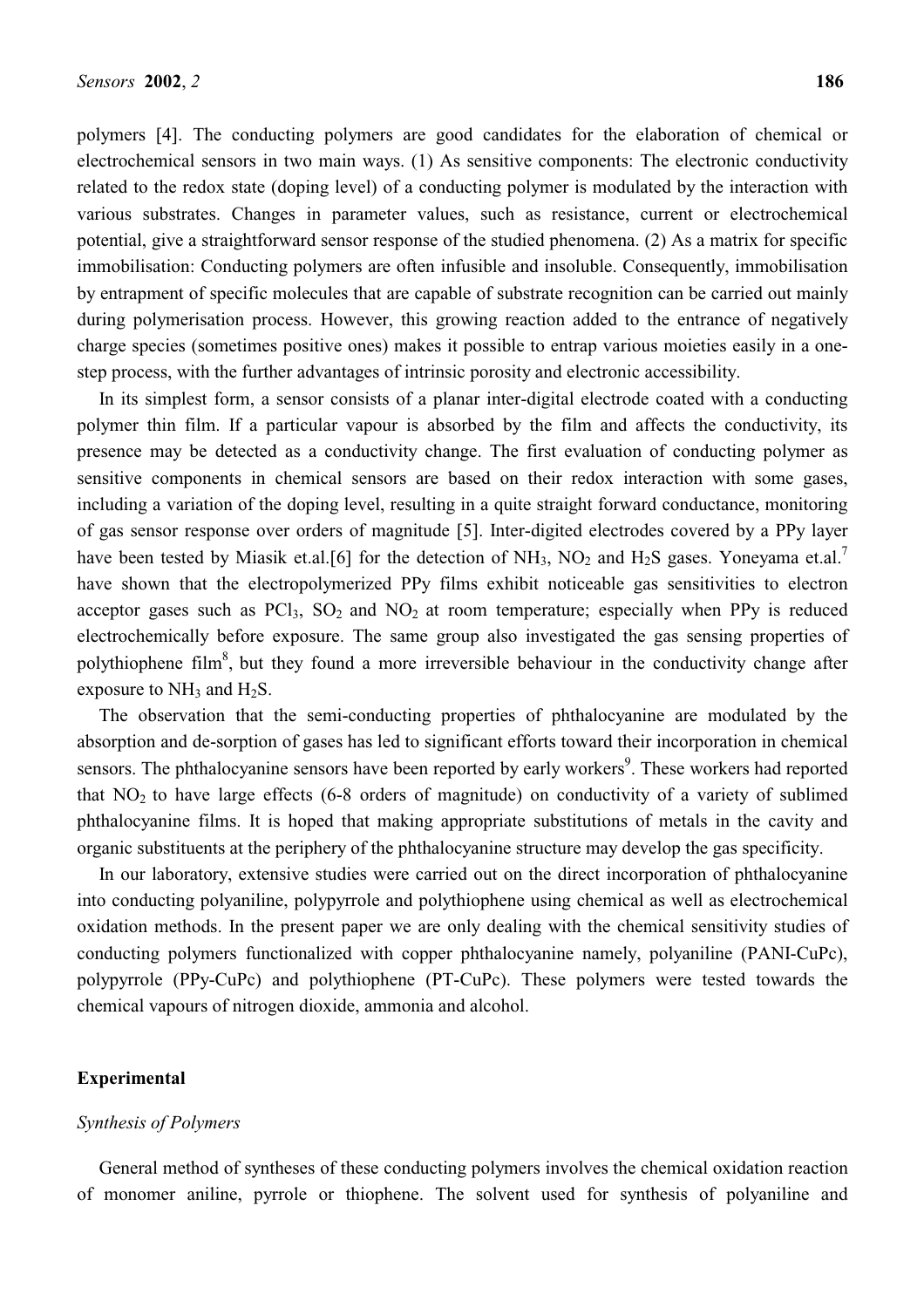polypyrrole was mixture of NMP:  $H<sub>2</sub>O$  (1:1). The nitrobenzene was used in the preparation of polythiophene. In the reaction mixture calculated amount of CuPc green in the range of 1.0 to 10 mole % (with respect to monomer) was added in the presence of oxidizing agents such as ammonium per sulphate or  $FeCl<sub>3</sub>$  in an acidic medium. The reactions were carried out mainly at room temperature, with constant magnetic stirring. The reaction time was varied from 2 hours to 24 hours depending on the polymer. The reaction mass was poured into 400-ml distilled water (in case of polythiophene in 400-ml methanol). The obtained polymers were filtered and purified by several water washings with distilled water. Finally the polymers were dried at 80°C for 4 hrs.

# *Preparation of Substrates*

Surface cells are essential for measuring chemical sensitivity of the polymers for sensor application. The inter-digited gold films were formed on clean glass substrates. To these films the two leads (copper wires) were attached by means of a silver paste. The polymer composite films were coated on the open area between the two electrodes.



C: Sandwich type cell for films for conductivity measurements



In order to study the chemical sensitivity of modified conducting polymer powders; these were first dispersed in a film-forming matrix and then coated on the electrode. This approach was needed since the conducting polymer powders have no known solvent at room temperature. Polyethylene oxide (PEO) was chosen for dispersing the conducting polymers since it has a variety of solvents, it forms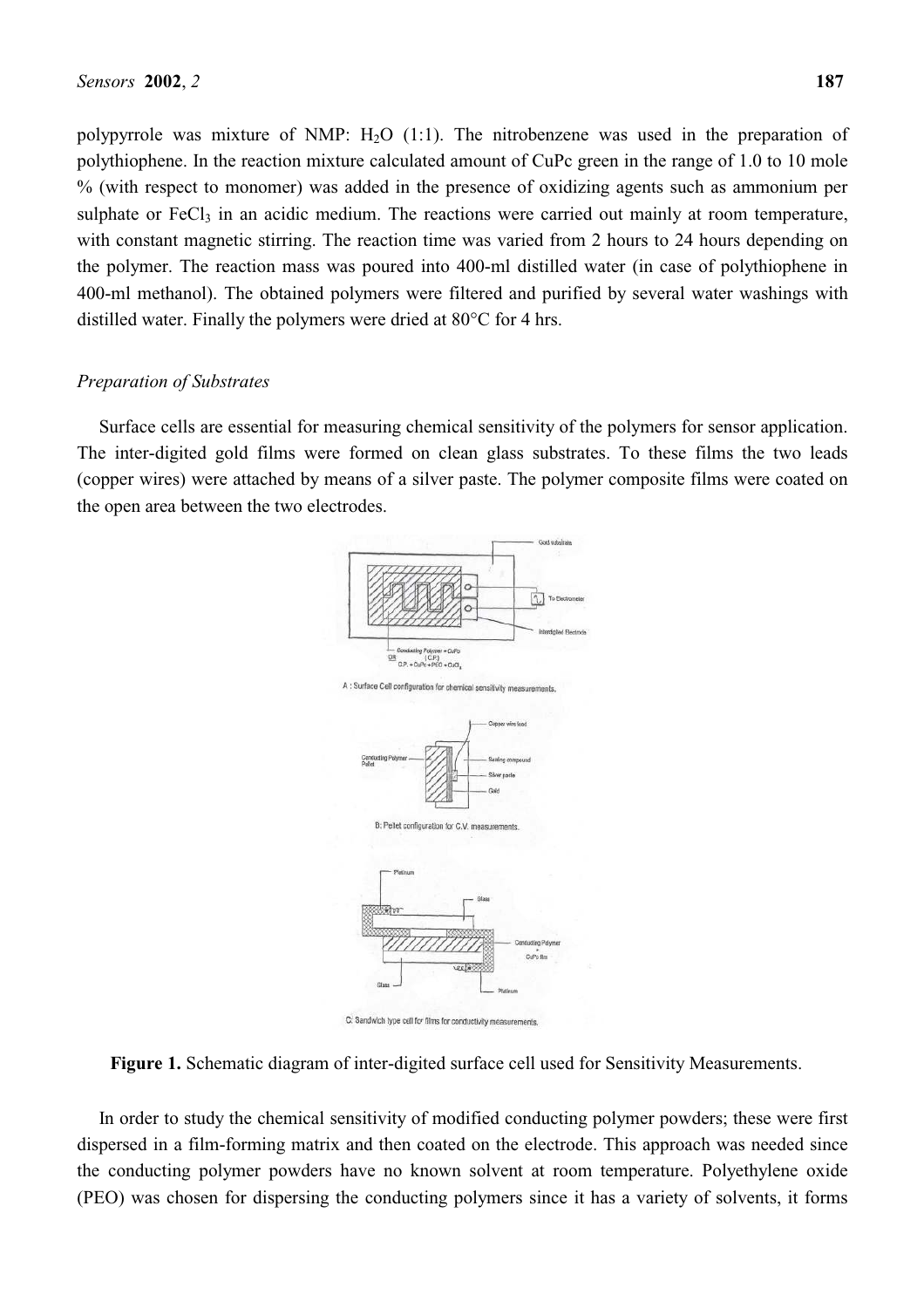films easily, it has low TG and Tm, which allows many types of chemical vapours to diffuse through. Earlier studies from this laboratory indicated that PEO is most appropriate for testing chemical sensitivity of conducting polyaniline for applications in sensors.

In order to make the composite films, typically 0.2 grams of PEO were taken in a petri dish to which 0.02 grams  $CuCl<sub>2</sub>$ .2 H<sub>2</sub>0 and 2.0-ml methanol were added. The mixture was slightly warmed to form uniform greenish liquid. Desired amount of conducting polymer (ranging from 0.022 grams to 0.11 grams) was added to the solution and the mixture masticated thoroughly so as to form a paste. The fine smooth paste was then applied on the inter-digited electrodes (Figure 1) and dried at room temperature for 24 hrs. The electrical conductivity of the sensor was monitored, by continuously recording resistivity or currents at constant potential using a stabilized DC power supply a Keithley electrometer and a fast x-y-t recorder [Lienses, Germany].

#### **Results and Discussion**

#### *Characterization*

## Infrared Spectroscopy

The incorporation of phthalocyanine into the polyaniline chain was confirmed by IR studies. Figure 2 shows the IR absorption spectrum for PANI-CuPc powder samples. The curve A correspond to the sample of pure polyaniline while curves B and C correspond to the polyaniline containing 5% and 20% CuPc respectively. The characteristic IR absorption intensity due to quinoid ring at 1590  $cm^{-1}$ and benzoid ring at 1500 cm<sup>-1</sup> are clearly indicative of these two states in the polymer chain. The C-N stretching vibrations are appeared at 1380 cm<sup>-1</sup> and 1305 cm<sup>-1</sup> in each sample. The benzene ring C-C vibration for stretching is observed at  $1463 \text{ cm}^{-1}$ . The IR spectra of polyaniline samples, in presence of phthalocyanine exhibit new absorption peaks distinctly at 1210, 1150, 1095, 950, 900, 830, 770, 740 and 510 cm<sup>-1</sup> which are assignable to phthalocyanine skeletal vibration modes. The absence of peak at  $650 \text{ cm}^{-1}$  assignable to C-Cl vibrations, in the functionalized polymeric samples clearly shows that polymer (polyaniline) gets attached to the phthalocyanine ring via C-Cl termination. The data represented for these polymers is well matched with the reported literature IR data for polyaniline [10] and phthalocyanine [11]. Thus, IR studies on functionalized polymer clearly gives an evidence of incorporation of phthalocyanine moieties into the polymer chain.

#### UV-VIS Spectroscopy

The UV-VIS spectrum of polyaniline depends strongly on its oxidation states. Figure 3 shows the optical absorption spectra (in sulfuric acid solution) of polyaniline and polyaniline functionalized with CuPc samples in the wavelength range 300-900 nm. Curves A to D corresponds to the polyaniline powder samples with CuPc content of 0, 3, 10 and 20 mole percent respectively. It can be seen that there are two new broad absorption bands occurring at 580 nm and 650 nm, which are associated with the chlorinated phthalocyanine (green) moieties [12]. Pure PANI has a broad absorption band centered at 750 nm, which is associated with the oxidation/doping of the polymer, giving rise to polaronic states within the band gap [13]. It is interesting to note that the main absorption band at 320 nm and 420 nm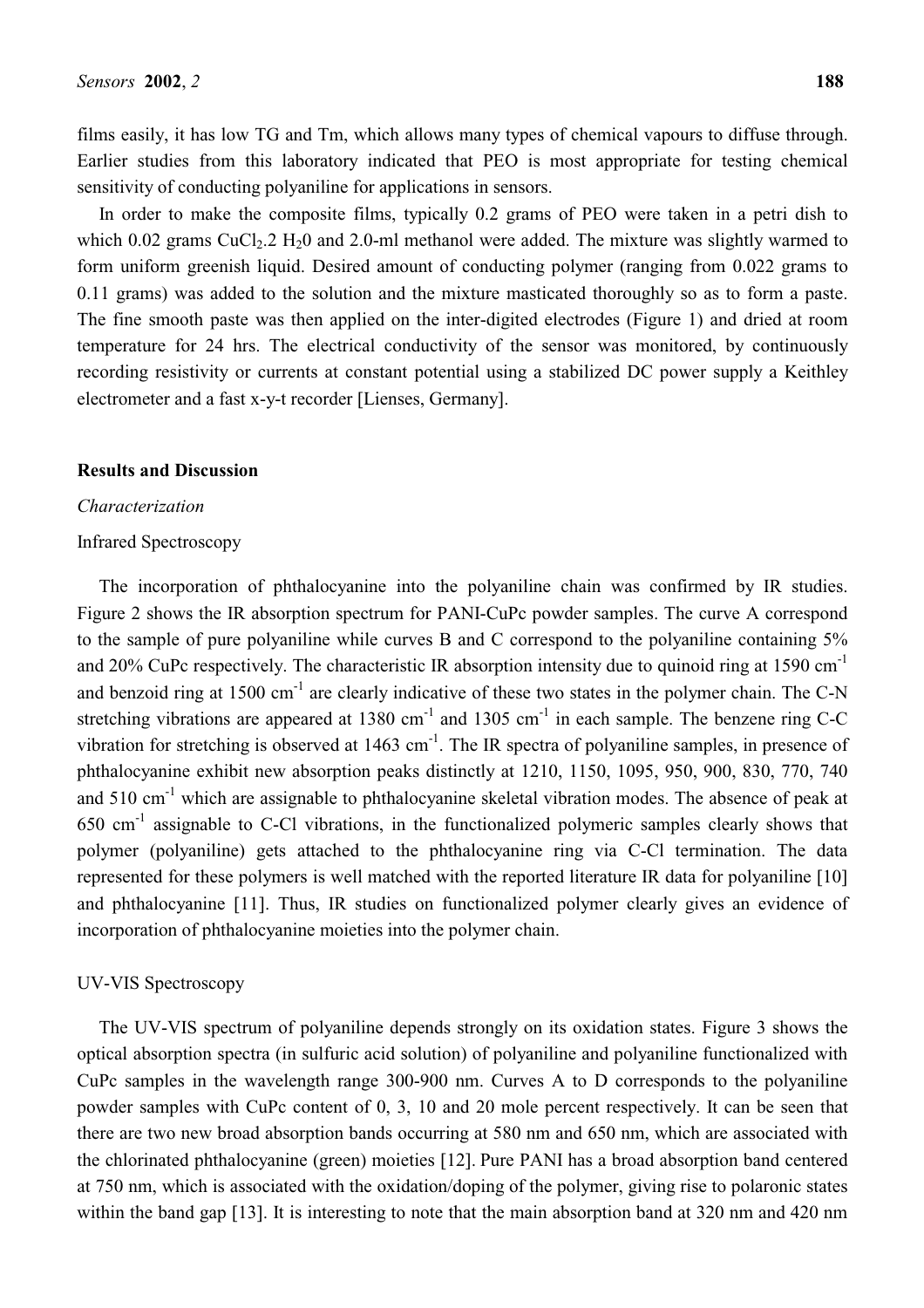of PANI are also affected by the presence of CuPc in the polymer. This can be due to higher degree of conjugation in PANI-CuPc due to the highly conjugated planar CuPc moieties attached to the main chain as well as high level of dopant present in these polymers as compared to pure PANI.



**Figure 2.** FT-IR spectrum of PANI-CuPc polymers (A) Pure PANI (B) PANI + 5% CuPc (C)  $PANI + 20\%$  CuPc.



**Figure 3.** UV-VIS spectrum of PANI-CuPc polymers in dil.  $H_2SO_4(A)$  Pure PANI (B) PANI  $+ 3\%$  CuPc (C) PANI + 10% CuPc and (D) PANI + 20% CuPc.

The gas sensing ability of pure polyaniline as well as polyaniline functionalized with phthalocyanine was checked. The pure polyaniline does not dissolve in solvents from which it can be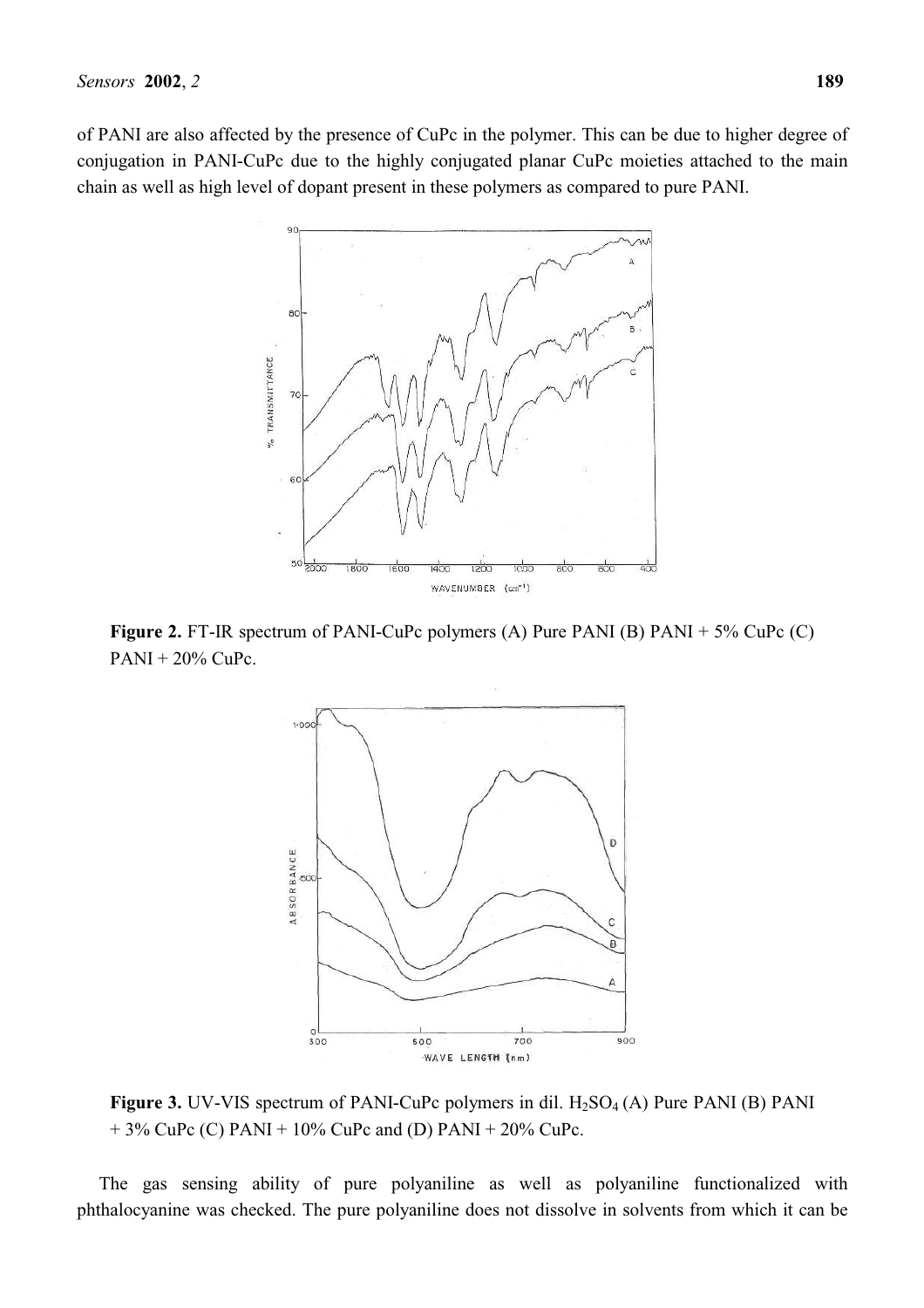cast as a film. Hence, it was mixed with polyethylene oxide-CuCl<sub>2</sub> complex for making surface cells by applying a thin paste of polyaniline dispersed in  $PEO-CuCl<sub>2</sub>$  complex on inter-digited PCB [14]. Such surface cell type sensors were prepared for different compositions of PANI-CuPc. These samples were then exposed to various chemical vapours such as methanol, nitrogen dioxide and ammonia gas in a specially designed pre-evacuated glass chamber. The sensitivity factor (S) obtained for different phthalocyanine concentration in polyaniline samples are shown in Figure 4. The curves A, B and C correspond to sensitivity on exposure to the vapours of methanol,  $NH<sub>3</sub>$  and  $NO<sub>2</sub>$  respectively. The sensitivity factor S can be calculated using the expression,

$$
S = \frac{R_{\nu}}{R_{o}},
$$

where  $R_v$  is the resistance after the exposure to chemical vapour and  $R_o$  is the initial resistance. The pure polyaniline was not found to be much sensitive to chemical vapours, whereas PANI-CuPc polymers show enhanced sensitivity.



**Figure 4.** Plots of sensitivity factor versus CuPc concentration for (A) Methanol (B) Ammonia (C) Nitrogen dioxide vapors with PANI-CuPc/ PEO/ CuCl<sub>2</sub> Inter-digited electrodes

The sensitivity to methanol vapours was comparatively low (S in the range of 10 to 20) for pure polyaniline sample but almost twice  $(S = 55$  to 65) for the PANI-CuPc samples. The exposure of these samples to ammonia vapour showed slightly higher sensitivity as compared to methanol. However, it is quite interesting to note the tremendous sensitivity of these samples to the vapours of nitrogen dioxide. In this case, the sensitivity factor of about 900 to 1100 was obtained depending upon the phthalocyanine concentration in the polymeric sample. The results obtained from these investigations are compiled in Table 1.

The action of chemical vapours on such sensor system would proceed as follows. Firstly the PEO- $CuCl<sub>2</sub>$  matrix, which is the major component, absorbs the vapour which then has to diffuse through the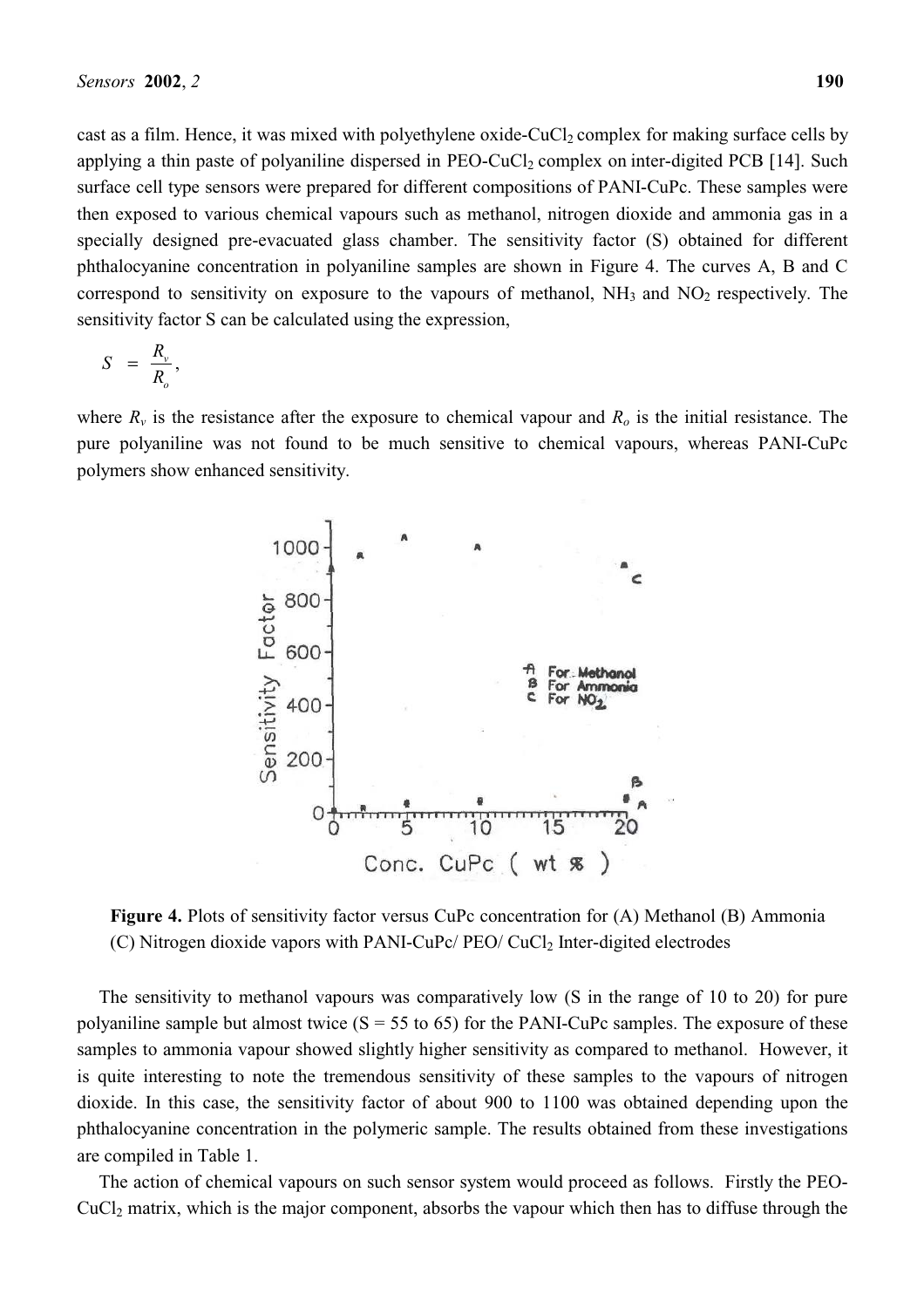inter-domain spaces and reach the conducting polymer (polyaniline) moieties. It then interacts with the impurity states in PANI and transfer electronic charge. The transfer of electrons leads to a lowering of the potential barrier at the interface, giving rise to an increase in conductivity (or decrease in resistivity). The enhancement of sensitivity of PANI – CuPc to  $NO<sub>2</sub>$  is mainly due to the CuPc groups and there seems to be an optimum concentration required for maximum sensitivity.

|         | <b>CuPc content by</b><br>Wt. % | <b>Sensitivity Factor (S)</b> |         |                  |
|---------|---------------------------------|-------------------------------|---------|------------------|
| Sr. No. |                                 | <b>Methanol</b>               | Ammonia | Nitrogen dioxide |
|         | 0.0                             | 11.0                          | 6.0     | 100.0            |
|         | 2.0                             | <b>20.0</b>                   | 18.0    | 970.0            |
|         | 5.0                             | 40.0                          | 30.0    | 1040.0           |
|         | 10.0                            | 49.0                          | 37.0    | 1000.0           |
|         | 20.0                            | 57.0                          | 44.0    | 930.0            |

**Table 1.** Sensitivity of PANI-CuPc polymers with chemical vapours.

The PPy and PPy-CuPc polymers obtained in its highly conducting form were exposed to the various chemical vapours such as methanol, ammonia and nitrogen dioxide15. The results obtained from this study are shown in Figure 5 and the data is presented in Table 2. The curve A represents the sensitivity towards nitrogen dioxide gas, whereas curve B shows the sensitivity towards the ammonia and methanol vapours. From these curves it can be seen that PPy-CuPc polymers show moderate sensitivity towards the methanol and ammonia vapours. To mention here, the ammonia vapour sensitivity is higher than that of methanol vapour. It is quite interesting to note that PPy-CuPc polymers show tremendous sensitivity towards nitrogen dioxide vapours. This very high response to nitrogen dioxide vapours can be explained as follows.



**Figure 5.** Plots of sensitivity factor versus CuPc concentration for PPy-CuPc polymers Nitrogen dioxide (B) Ammonia and Methanol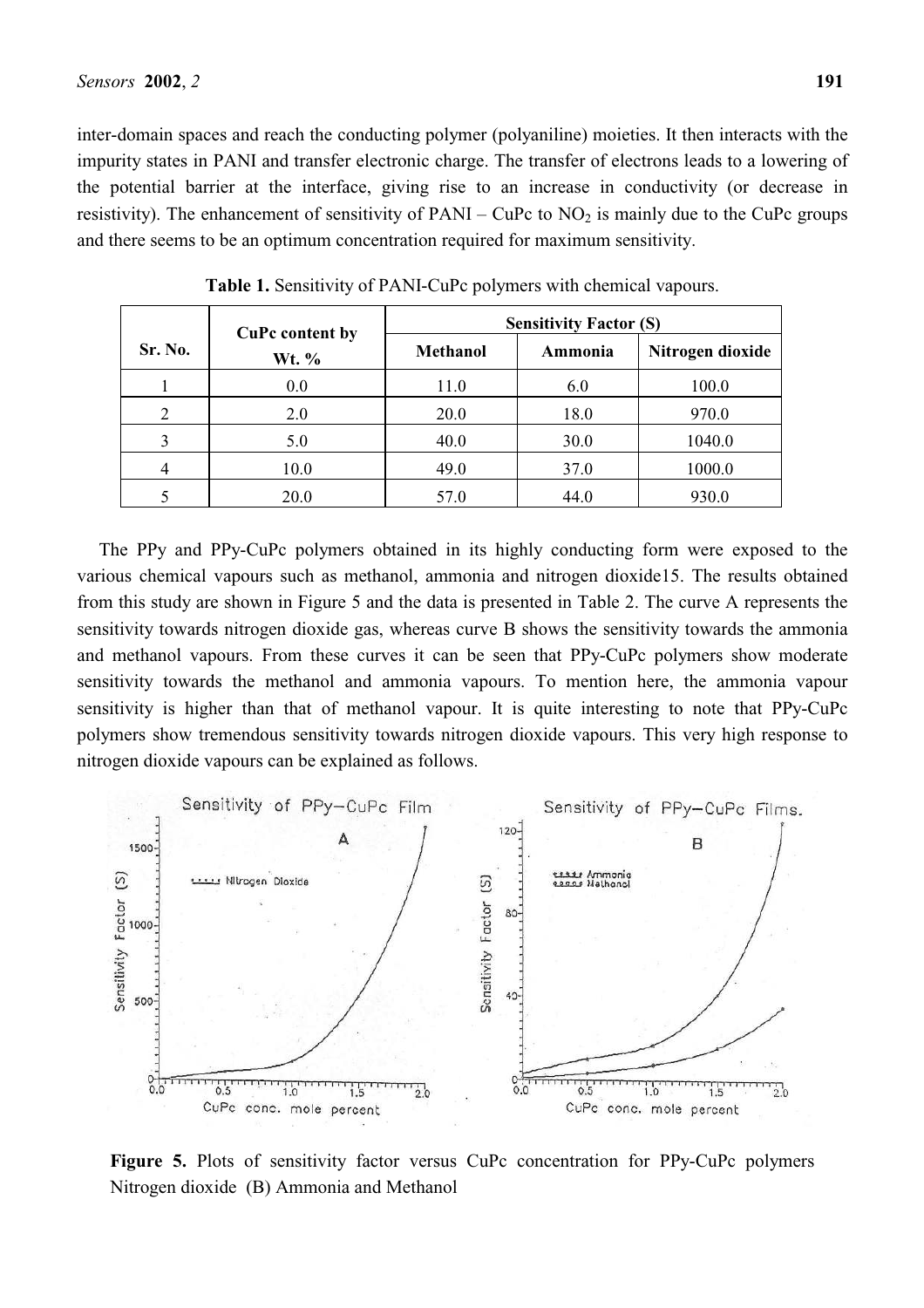|         | <b>CuPc content by</b> | <b>Sensitivity Factor (S)</b> |         |                  |
|---------|------------------------|-------------------------------|---------|------------------|
| Sr. No. | Wt. %                  | <b>Methanol</b>               | Ammonia | Nitrogen dioxide |
|         | 0.0                    | 1.00                          | 3.00    | 5.00             |
|         | 0.5                    | 3.25                          | 10.00   | 55.00            |
|         | 1.0                    | 7.25                          | 16.75   | 125.00           |
| 4       | 1.5                    | 15.50                         | 41.50   | 555.00           |
|         | 2.0                    | 35.00                         | 125.00  | 1665.00          |

**Table 2.** Sensitivity of PPy-CuPc polymers with chemical vapours.

Nitrogen dioxide was reported [16, 17], to have large effects (6 to 8 orders of magnitude) on the conductivity of phthalocyanine films. Chadwick et.al. [18], interpreted that a charge transfer complex is formed between a phthalocyanine donor and nitrogen dioxide acceptor, and the charge carriers are the holes produced in the phthalocyanine matrix. Nitrogen dioxide is  $\pi$ -electron acceptor, and accepted electron would delocalize over the nitrogen dioxide planar structure. Since the hole is also delocalized over the phthalocyanine structure the coulombic force between the opposite charges is weakened and charge carrier movement is facilitated. Ammonia is a competing electron donor and can displace phthalocyanine in the interaction. Thus, we can observe the less response towards the ammonia and on the other hand, tremendous response for nitrogen dioxide vapours in case of PPy polymers containing CuPc.

The various PT-CuPc polymers obtained were fabricated as a chemical sensor device using interdigited gold films with PEO-CuCl<sub>2</sub>-Polymer mixture. This sensor [19], was then subjected to exposure of various chemical vapours such as methanol, ammonia and nitrogen dioxide etc. The results obtained in each case are plotted in Figure 6 and the data is presented in Table 3. The figure shows the sensitivity factor versus CuPc concentration curves.



**Figure 6.** Plots of sensitivity factor versus CuPc concentration for Methanol, ammonia and nitrogen dioxide vapors measured with PT-CuPc/ PEO/ CuCl<sub>2</sub> inter-digited electrodes.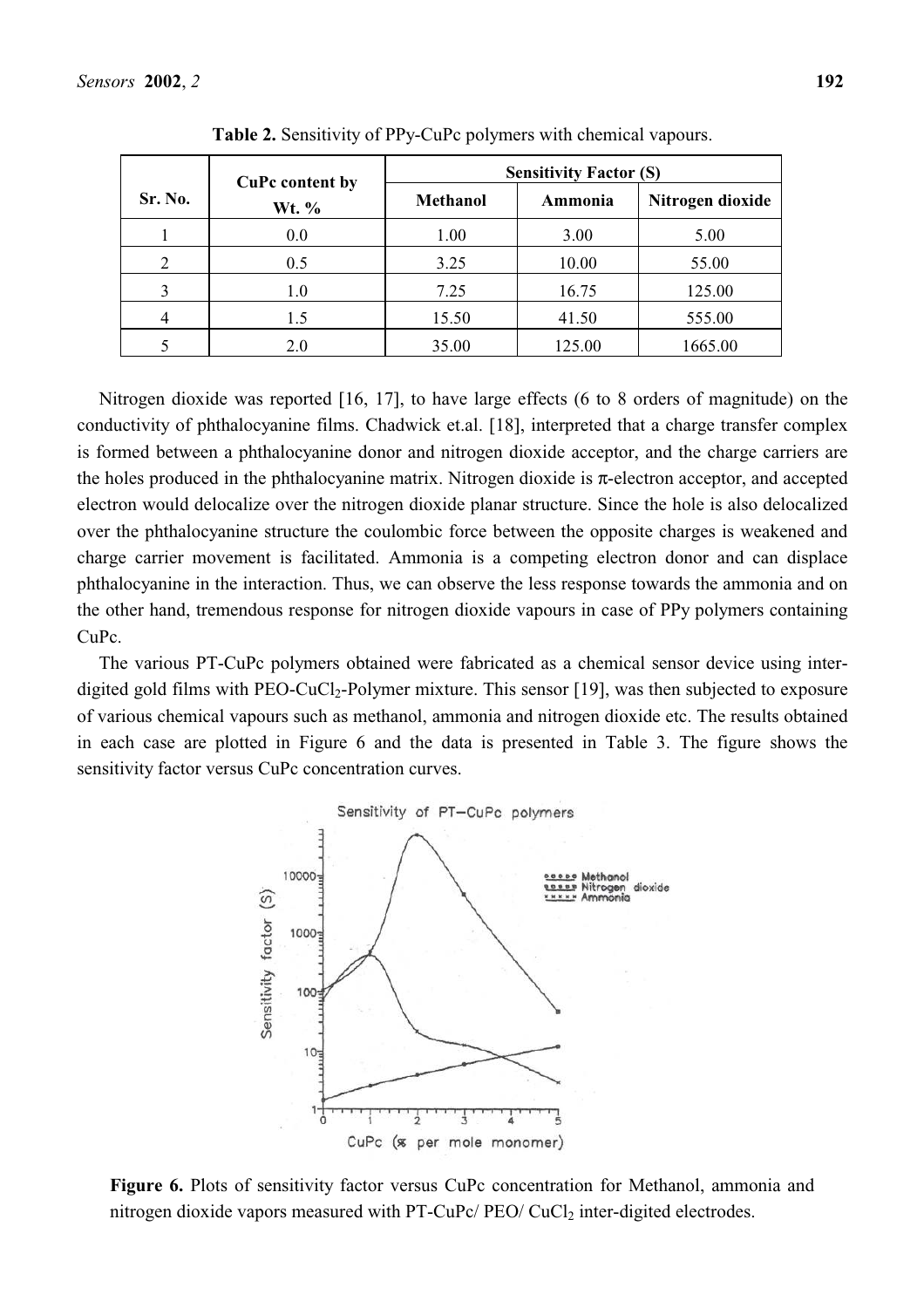|         | <b>CuPc content by</b> | <b>Sensitivity Factor (S)</b> |         |                  |
|---------|------------------------|-------------------------------|---------|------------------|
| Sr. No. | Wt. %                  | <b>Methanol</b>               | Ammonia | Nitrogen dioxide |
|         | 0.0                    | 1.43                          | 77.33   | 105.26           |
|         | 1.0                    | 2.60                          | 416.60  | 476.20           |
| 3       | 2.0                    | 4.00                          | 22.00   | 50000.00         |
| 4       | 3.0                    | 6.92                          | 13.33   | 4761.90          |
|         | 5.0                    | 12.50                         | 3.00    | 47.62            |

**Table 3.** Sensitivity of PT-CuPc polymers with chemical vapours.

The action of chemical vapours, on this composite system would proceed as follows. Firstly, PEO-CuCl2 which is a major component would absorb the vapour, which then diffuses through inter-domain spaces and reach the conducting polymer moieties, where it would interact with the impurity states and transfer electronic charge. Transfer of electron leads to a lowering of the potential barrier at the interface, giving rise to an increase in conductivity.

It is interesting to note that sensitivity increases initially with increasing phthalocyanine content to about 3% concentration for ammonia and nitrogen dioxide vapours but then decreases for higher concentration of phthalocyanine. This peculiar behaviour can be explained as follows: The pure PT is an amorphous polymer. Through this amorphous structure diffusion of these gases would to very easy. Hence they show greater sensitivity. As the phthalocyanine content in the polymer increases, the polymer becomes more crystalline. The diffusion of the gas molecules through this well ordered crystal lattice is very difficult. Hence after certain level of CuPc concentration there is a sudden drop in sensitivity.

## **Conclusion**

The PANI-CuPc, PPy-CuPc and PT-CuPc polymers were tested as chemical sensors by their response characteristics after exposure to various chemical vapors such as methanol, ammonia and nitrogen dioxide. The results obtained showed that these polymers have moderate sensitivity towards the methanol as well as ammonia vapors but high sensitivity towards nitrogen dioxide. It is quite interesting to note that all these polymers containing CuPc show tremendous sensitivity towards nitrogen dioxide vapors. The sensitivity factor of as high as 50,000 was obtained for PT-CuPc polymers. The sensitivity factor of 1600 was obtained in the case of PPy-CuPc polymers, whereas PANI-CuPc polymers exhibit a value of 1100 for nitrogen dioxide vapours. In comparison to this, the sensitivity factors of about 100 and 40 were obtained, when these polymers were exposed to ammonia and methanol vapors.

The very high selectivity towards the nitrogen dioxide may be explained on the basis of charge transfer complex formed between, the phthalocyanine donor and nitrogen dioxide acceptor molecules. On the other hand, ammonia becomes a competing electron donor in CuPc containing conducting polymers. The very low response towards the methanol may be explained on the basis very little